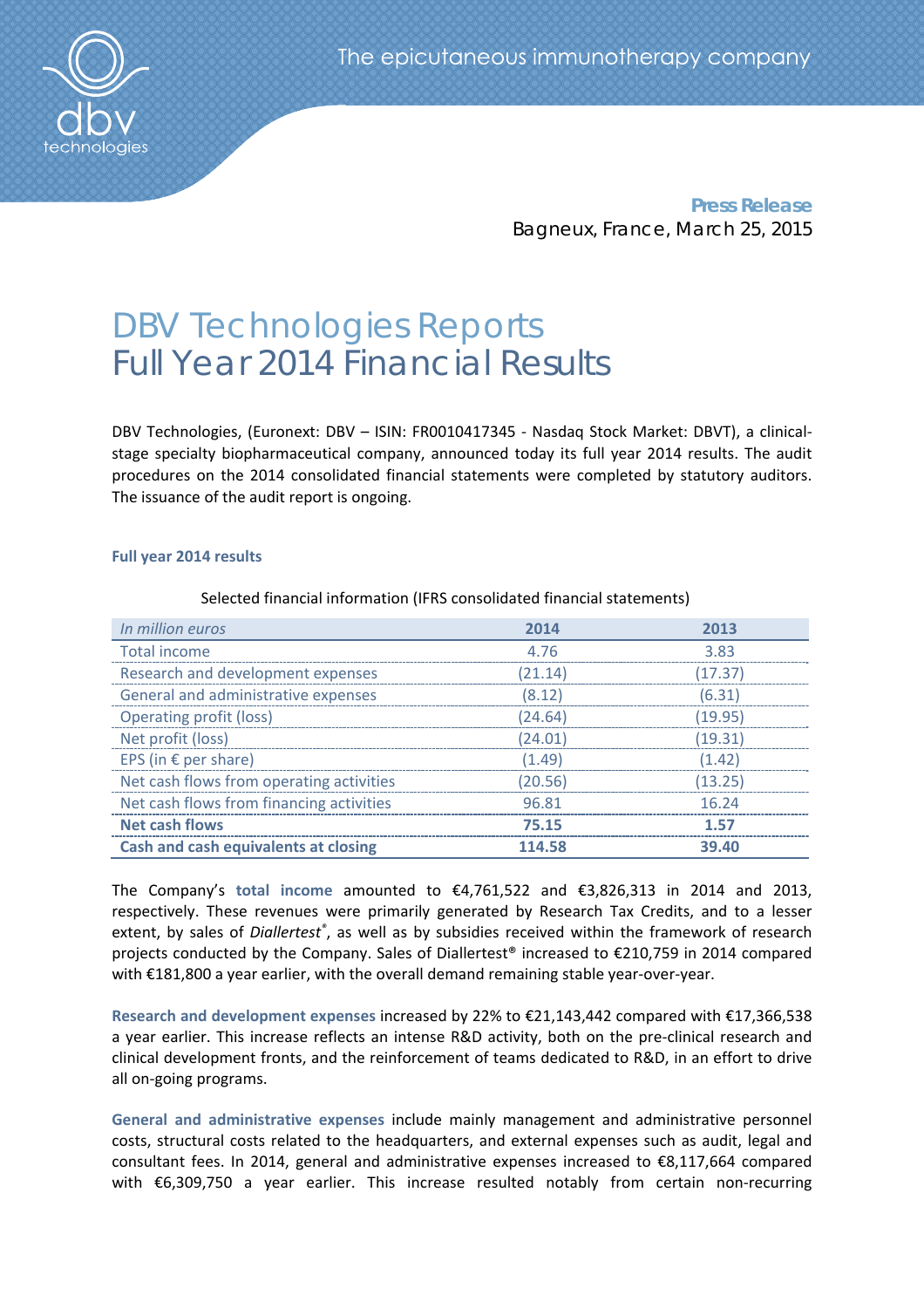

compensation items, the grant of performance shares, and the ramp-up of US activities, notably the listing on the Nasdaq.

The **net loss** in 2014 amounted to €(24,011,880) compared with €(19,306,416) in 2013. The loss per share issued (based on the weighted average number of shares outstanding over the period) amounted to  $\mathfrak{E}(1.49)$  and  $\mathfrak{E}(1.42)$  for 2014 and 2013, respectively.

**Net cash flows from operational activities** in 2014 and 2013 stood at €(20,559,652) and €(13,253,215), respectively, primarily fuelled by increasing efforts engaged in R&D.

**Net cash flows from financing activities** increased to €96,808,306 in 2014 compared with €16,235,770 a year earlier, following the receipt of the net proceeds of €93.7 million related to the capital raise completed in October 2014.

DBV Technologies plans to announce its topline and cash position for the first three months on April 29, 2015.

### **About DBV Technologies**

DBV Technologies is developing Viaskin®, an innovative new approach to the treatment of allergies – a major public health issue that has been increasing in prevalence. DBV Technologies, incorporated in France in 2002, has developed a proprietary, worldwide‐patented technology for administering an allergen to intact skin while avoiding transfer to the blood, and thus considerably lowering the risk of a systemic, allergic reaction in the event of accidental exposure. DBV Technologies is focusing on food allergies, including milk and peanut, for which there are currently no effective treatments. DBV Technologies has designed two products candidates: Viaskin® Peanut and Viaskin® Milk. The clinical development program for Viaskin® Peanut has received Fast Track designation from the US Food and Drug Administration.

DBV Technologies shares are traded on segment B of Euronext Paris (Ticker: DBV, ISIN code: FR0010417345) and on the Nasdaq Stock Market in the form of American Depositary Shares (each representing one‐half of one ordinary share) (Ticker: DBVT). For more information on DBV Technologies, please visit our website: www.dbv-technologies.com

#### **Forward Looking Statements**

This press release contains forward-looking statements, including statements reflecting management's expectations for future financial and operational performance and business outlook; and statements regarding our research and development efforts and the commercial potential of our product candidates generally. These forward-looking statements are not promises or guarantees and involve substantial risks and uncertainties. Among the factors that could cause actual results to differ materially from those described or projected herein include uncertainties associated generally with research and development, clinical trials and related regulatory reviews and approvals, the risk that historical preclinical results may not be predictive of future clinical trial results, and the risk that historical clinical trial results may not be predictive of future trial results. A further list and description of these risks, uncertainties and other risks can be found in the Company's regulatory filings with the French Autorité des Marchés Financiers, the Company's Securities and Exchange Commission filings and reports, including in the Company's prospectus filed with the SEC on October 22, 2014 and future filings and reports by the Company. Existing and